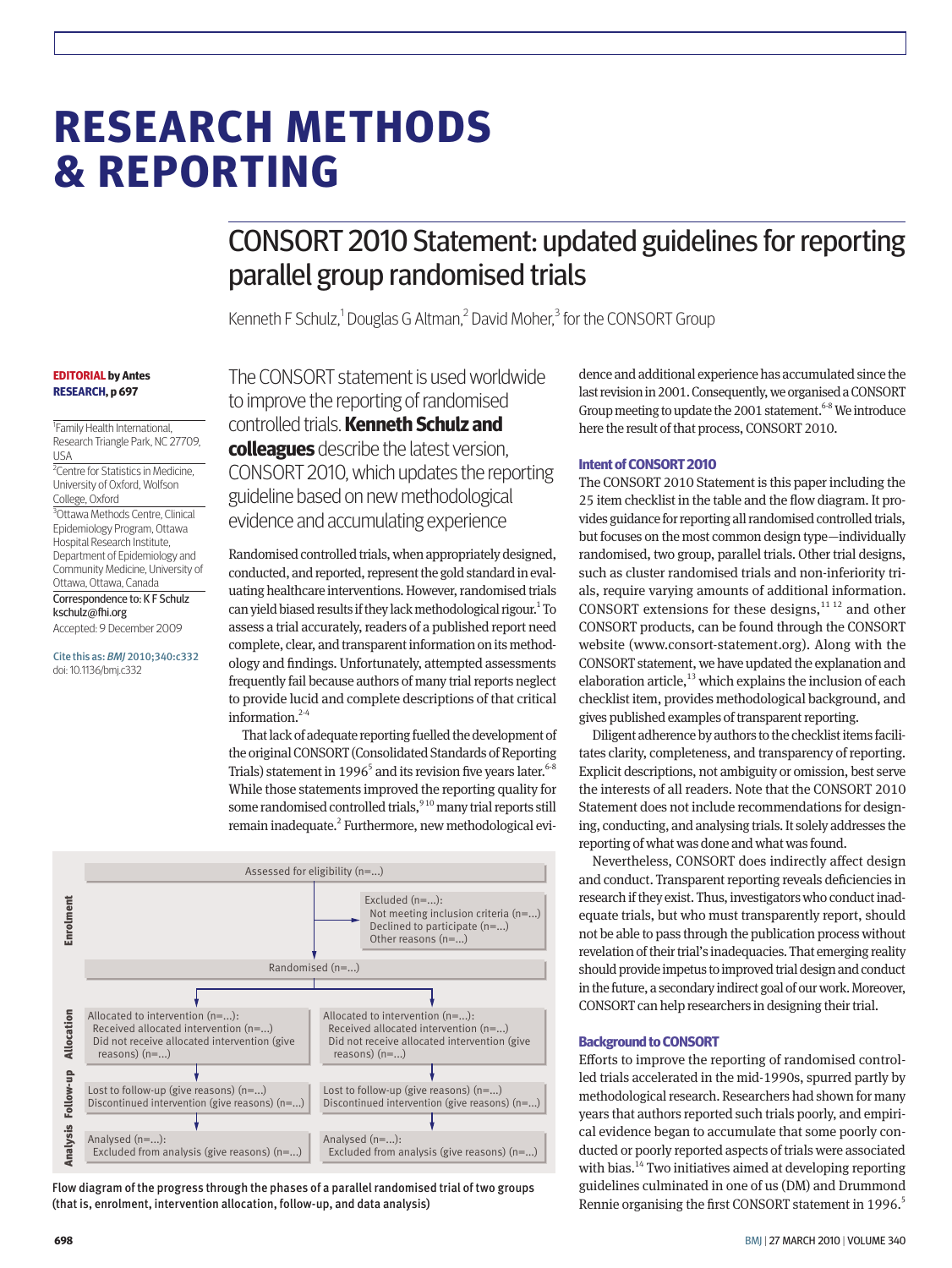| Section/Topic                       | <b>Item No</b>  | Checklist item                                                                                                                                    |
|-------------------------------------|-----------------|---------------------------------------------------------------------------------------------------------------------------------------------------|
| <b>Title and abstract</b>           |                 |                                                                                                                                                   |
|                                     | 1a              | Identification as a randomised trial in the title                                                                                                 |
|                                     | 1 <sub>b</sub>  | Structured summary of trial design, methods, results, and conclusions (for specific guidance see CONSORT for abstracts <sup>2131</sup> )          |
| Introduction                        |                 |                                                                                                                                                   |
| Background and                      | 2a              | Scientific background and explanation of rationale                                                                                                |
| objectives                          | 2 <sub>b</sub>  | Specific objectives or hypotheses                                                                                                                 |
| Methods                             |                 |                                                                                                                                                   |
| Trial design                        | 3a              | Description of trial design (such as parallel, factorial) including allocation ratio                                                              |
|                                     | 3b              | Important changes to methods after trial commencement (such as eligibility criteria), with reasons                                                |
| Participants                        | 4a              | Eligibility criteria for participants                                                                                                             |
|                                     | 4b              | Settings and locations where the data were collected                                                                                              |
| Interventions                       | 5               | The interventions for each group with sufficient details to allow replication, including how and when they were actually administered             |
| Outcomes                            | 6a              | Completely defined pre-specified primary and secondary outcome measures, including how and when they were assessed                                |
|                                     | 6b              | Any changes to trial outcomes after the trial commenced, with reasons                                                                             |
| Sample size                         | 7a              | How sample size was determined                                                                                                                    |
|                                     | 7b              | When applicable, explanation of any interim analyses and stopping guidelines                                                                      |
| Randomisation:                      |                 |                                                                                                                                                   |
| Sequence                            | 8a              | Method used to generate the random allocation sequence                                                                                            |
| generation                          | 8b              | Type of randomisation; details of any restriction (such as blocking and block size)                                                               |
| Allocation                          | 9               | Mechanism used to implement the random allocation sequence (such as sequentially numbered containers), describing any steps taken to conceal the  |
| concealment                         |                 | sequence until interventions were assigned                                                                                                        |
| mechanism                           |                 |                                                                                                                                                   |
| Implementation                      | 10              | Who generated the random allocation sequence, who enrolled participants, and who assigned participants to interventions                           |
| Blinding                            | 11a             | If done, who was blinded after assignment to interventions (for example, participants, care providers, those assessing outcomes) and how          |
|                                     | 11 <sub>b</sub> | If relevant, description of the similarity of interventions                                                                                       |
| Statistical methods                 | 12a             | Statistical methods used to compare groups for primary and secondary outcomes                                                                     |
|                                     | 12 <sub>b</sub> | Methods for additional analyses, such as subgroup analyses and adjusted analyses                                                                  |
| Results                             |                 |                                                                                                                                                   |
| Participant flow (a                 | 13a             | For each group, the numbers of participants who were randomly assigned, received intended treatment, and were analysed for the primary outcome    |
| diagram is strongly<br>recommended) | 13 <sub>b</sub> | For each group, losses and exclusions after randomisation, together with reasons                                                                  |
| Recruitment                         | 14a             | Dates defining the periods of recruitment and follow-up                                                                                           |
|                                     | 14 <sub>b</sub> | Why the trial ended or was stopped                                                                                                                |
| Baseline data                       | 15              | A table showing baseline demographic and clinical characteristics for each group                                                                  |
| Numbers analysed                    | 16              | For each group, number of participants (denominator) included in each analysis and whether the analysis was by original assigned groups           |
| Outcomes and                        | 17a             | For each primary and secondary outcome, results for each group, and the estimated effect size and its precision (such as 95% confidence interval) |
| estimation                          | 17 <sub>b</sub> | For binary outcomes, presentation of both absolute and relative effect sizes is recommended                                                       |
| Ancillary analyses                  | 18              | Results of any other analyses performed, including subgroup analyses and adjusted analyses, distinguishing pre-specified from exploratory         |
| Harms                               | 19              | All important harms or unintended effects in each group (for specific guidance see CONSORT for harms <sup>28</sup> )                              |
| <b>Discussion</b>                   |                 |                                                                                                                                                   |
| Limitations                         | 20              | Trial limitations, addressing sources of potential bias, imprecision, and, if relevant, multiplicity of analyses                                  |
| Generalisability                    | 21              | Generalisability (external validity, applicability) of the trial findings                                                                         |
| Interpretation                      | 22              | Interpretation consistent with results, balancing benefits and harms, and considering other relevant evidence                                     |
| Other information                   |                 |                                                                                                                                                   |
| Registration                        | 23              | Registration number and name of trial registry                                                                                                    |
| Protocol                            | 24              | Where the full trial protocol can be accessed, if available                                                                                       |
| Funding                             | 25              | Sources of funding and other support (such as supply of drugs), role of funders                                                                   |

# **CONSORT 2010** checklist of information to include when reporting a randomised trial\*

\*We strongly recommend reading this statement in conjunction with the CONSORT 2010 Explanation and Elaboration13 for important clarifications on all the items. If relevant, we also

recommend reading CONSORT extensions for cluster randomised trials,<sup>11</sup> non-inferiority and equivalence trials,<sup>12</sup> non-pharmacological treatments,<sup>32</sup> herbal interventions,<sup>33</sup> and pragmatic trials.<sup>34</sup> Additional extensions are forthcoming: for those and for up to date references relevant to this checklist, see www.consort-statement.org.

> Further methodologi cal research on similar topics reinforced earlier findings<sup>15</sup> and fed into the revision of 2001.<sup>6-8</sup> Subsequently, the expanding body of methodological research informed the refinement of CONSORT 2010. More than 700 studies comprise the CONSORT database (located on the CONSORT website), which provides the empirical evidence to underpin the CONSORT initiative.

Indeed, CONSORT Group members continually monitor the literature. Information gleaned from these efforts provides an evidence base on which to update the CONSORT statement. We add, drop, or modify items based on that evidence and the recommendations of the CONSORT Group, an interna-

tional and eclectic group of clinical trialists, statisticians, epidemiologists, and biomedical editors. The CONSORT Executive (KFS, DGA, DM) strives for a balance of established and emerging researchers. The membership of the group is dynamic. As our work expands in response to emerging projects and needed expertise, we invite new members to contribute. As such, CONSORT continually assimilates new ideas and perspectives. That process informs the continually evolving CONSORT statement.

Over time, CONSORT has garnered much support. More than 400 journals, published around the world and in many languages, have explicitly supported the CONSORT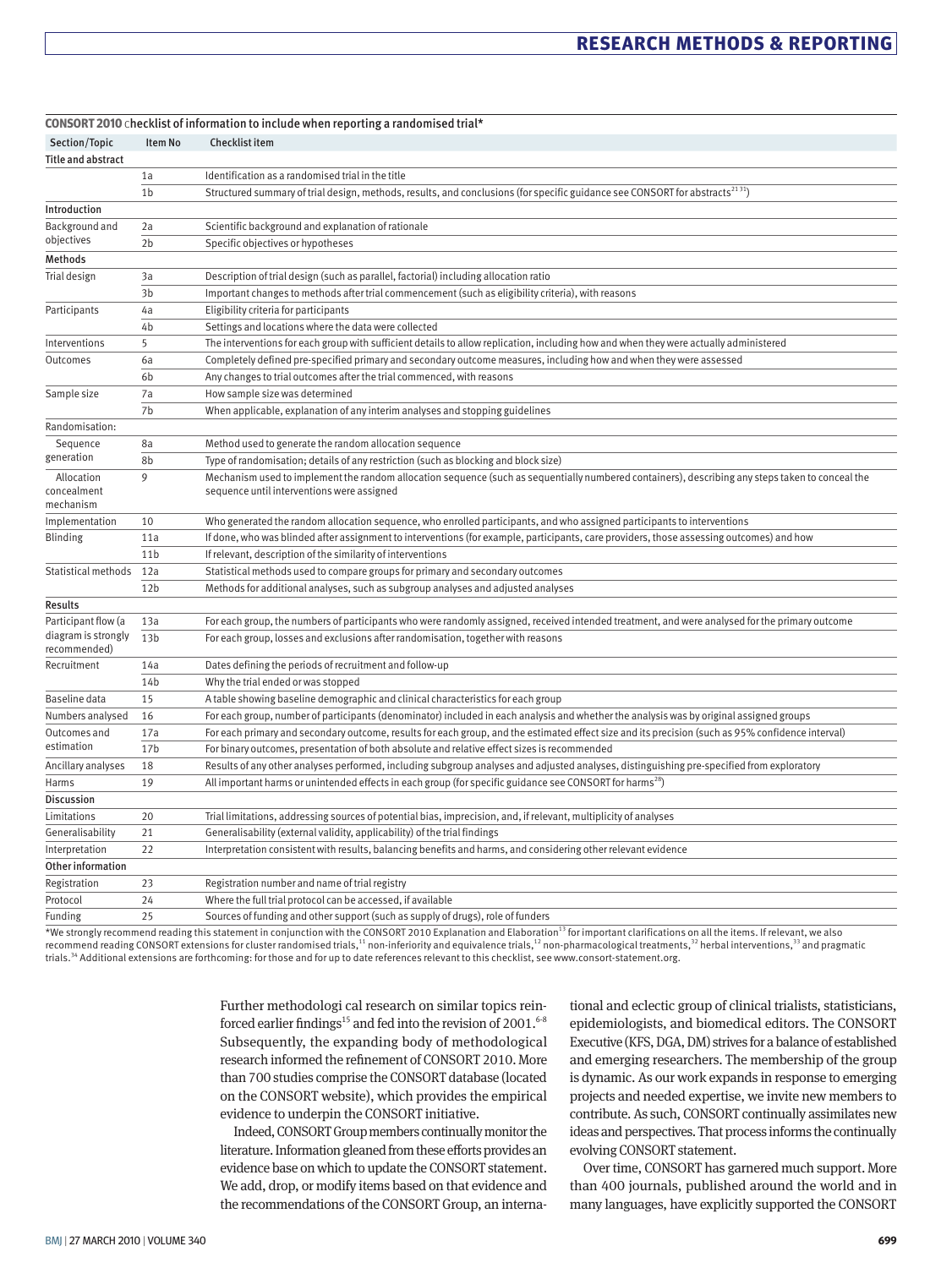statement. Many other healthcare journals support it without our knowledge. Moreover, thousands more have implicitly supported it with the endorsement of the CONSORT statement by the International Committee of Medical Journal Editors (www.icmje.org). Other prominent editorial groups, the Council of Science Editors and the World Association of Medical Editors, officially support CONSORT. That support seems warranted: when used by authors and journals, CONSORT seems to improve reporting.<sup>9</sup>

#### **Development of CONSORT 2010**

Thirty one members of the CONSORT 2010 Group met in Montebello, Canada, in January 2007 to update the 2001 CONSORT statement. In addition to the accumulating evidence relating to existing checklist items, several new issues had come to prominence since 2001. Some participants were given primary responsibility for aggregating and synthesising the relevant evidence on a particular checklist item of interest. Based on that evidence, the group deliberated the value of each item. As in prior CONSORT versions, we kept only those items deemed absolutely fundamental to reporting a randomised controlled trial. Moreover, an item may be fundamental to a trial but not included, such as approval by an institutional ethical review board, because funding bodies strictly enforce ethical review and medical journals usually address reporting ethical review in their instructions for authors. Other items may seem desirable, such as reporting on whether on-site monitoring was done, but a lack of empirical evidence or any consensus on their value cautions against inclusion at this point. The CONSORT 2010 Statement thus addresses the minimum criteria, although that should not deter authors from including other information if they consider it important.

After the meeting, the CONSORT Executive convened teleconferences and meetings to revise the checklist. After seven major iterations, a revised checklist was distributed to the larger group for feedback. With that feedback, the executive met twice in person to consider all the comments and to produce a penultimate version. That served as the basis for writing the first draft of this paper, which was then distributed to the group for feedback. After consideration of their comments, the executive finalised the statement.

The CONSORT Executive then drafted an updated explanation and elaboration manuscript, with assistance from other members of the larger group. The substance of the 2007 CONSORT meeting provided the material for the update. The updated explanation and elaboration manuscript was distributed to the entire group for additions, deletions, and changes.

#### **Box 1** | Noteworthy general changes in CONSORT 2010 Statement

- • We simplified and clarified the wording, such as in items 1, 8, 10, 13, 15, 16, 18, 19, and 21
- We improved consistency of style across the items by removing the imperative verbs that were in the 2001 version
- • We enhanced specificity of appraisal by breaking some items into sub-items. Many journals expect authors to complete a CONSORT checklist indicating where in the manuscript the items have been addressed. Experience with the checklist noted pragmatic difficulties when an item comprised multiple elements. For example, item 4 addresses eligibility of participants and the settings and locations of data collection. With the 2001 version, an author could provide a page number for that item on the checklist, but might have reported only eligibility in the paper, for example, and not reported the settings and locations. CONSORT 2010 relieves obfuscations and forces authors to provide page numbers in the checklist for both eligibility and settings

That final iterative process converged to the CONSORT 2010 Explanation and Elaboration.<sup>13</sup>

#### **Changes in CONSORT 2010**

The revision process resulted in evolutionary, not revolutionary, changes to the checklist (table), and the flow diagram was not modified except for one word (figure). Moreover, because other reporting guidelines augmenting the checklist refer to item numbers, we kept the existing items under their previous item numbers except for some renumbering of items 2 to 5. We added additional items either as a sub-item under an existing item, an entirely new item number at the end of the checklist, or (with item 3) an interjected item into a renumbered segment. We have summarised the noteworthy general changes in box 1 and specific changes in box 2. The CONSORT website contains a side by side comparison of the 2001 and 2010 versions.

#### **Implications and limitations**

We developed CONSORT 2010 to assist authors in writing reports of randomised controlled trials, editors and peer reviewers in reviewing manuscripts for publication, and readers in critically appraising published articles. The CONSORT 2010 Explanation and Elaboration provides elucidation and context to the checklist items. We strongly recommend using the explanation and elaboration in conjunction with the checklist to foster complete, clear, and transparent reporting and aid appraisal of published trial reports.

CONSORT 2010 focuses predominantly on the two group, parallel randomised controlled trial, which accounts for over half of trials in the literature.<sup>2</sup> Most of the items from the CONSORT 2010 Statement, however, pertain to all types of randomised trials. Nevertheless, some types of trials or trial situations dictate the need for additional information in the trial report. When in doubt, authors, editors, and readers should consult the CONSORT website for any CONSORT extensions, expansions (amplifications), implementations, or other guidance that may be relevant.

The evidence based approach we have used for CONSORT also served as a model for development of other reporting guidelines, such as for reporting systematic reviews and meta-analyses of studies evaluating interventions, $^{16}$  diagnostic studies,17 and observational studies.18 The explicit goal of all these initiatives is to improve reporting. The Enhancing the Quality and Transparency of Health Research (EQUATOR) Network will facilitate development of reporting guidelines and help disseminate the guidelines: www. equator-network.org provides information on all reporting guidelines in health research.

With CONSORT 2010, we again intentionally declined to produce a rigid structure for the reporting of randomised trials. Indeed, SORT<sup>19</sup> tried a rigid format, and it failed in a pilot run with an editor and authors.20 Consequently, the format of articles should abide by journal style, editorial directions, the traditions of the research field addressed, and, where possible, author preferences. We do not wish to standardise the structure of reporting. Authors should simply address checklist items somewhere in the article, with ample detail and lucidity. That stated, we think that manuscripts benefit from frequent subheadings within the major sections, especially the methods and results sections.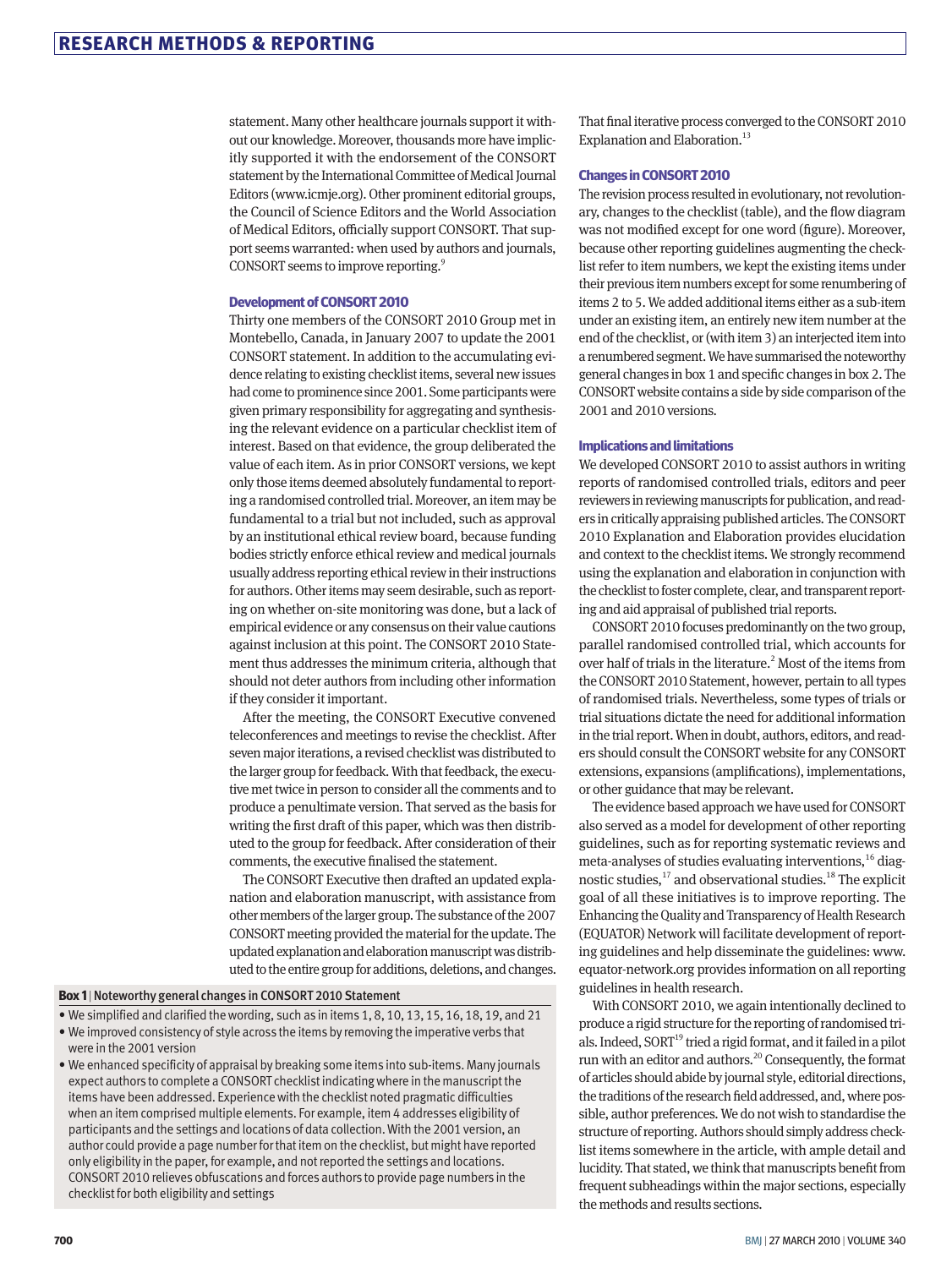#### **Box 2** | Noteworthy specific changes in CONSORT 2010 Statement

- *Item 1b (title and abstract)*—We added a sub-item on providing a structured summary of trial design, methods, results, and conclusions and referenced the CONSORT for abstracts article<sup>21</sup>
- • *Item 2b (introduction)—*We added a new sub-item (formerly item 5 in CONSORT 2001) on "Specific objectives or hypotheses"
- • *Item 3a (trial design)—*We added a new item including this sub-item to clarify the basic trial design (such as parallel group, crossover, cluster) and the allocation ratio
- • *Item 3b (trial design)—*We added a new sub-item that addresses any important changes to methods after trial commencement, with a discussion of reasons
- • *Item 4 (participants)—*Formerly item 3 in CONSORT 2001
- • *Item 5 (interventions)—*Formerly item 4 in CONSORT 2001. We encouraged greater specificity by stating that descriptions of interventions should include "sufficient details to allow replication"3
- • *Item 6 (outcomes)—*We added a sub-item on identifying any changes to the primary and secondary outcome (endpoint) measures after the trial started. This followed from empirical evidence that authors frequently provide analyses of outcomes in their published papers that were not the prespecified primary and secondary outcomes in their protocols, while ignoring their prespecified outcomes (that is, selective outcome reporting).<sup>422</sup> We eliminated text on any methods used to enhance the quality of measurements
- • *Item 9 (allocation concealment mechanism)—*We reworded this to include mechanism in both the report topic and the descriptor to reinforce that authors should report the actual steps taken to ensure allocation concealment rather than simply report imprecise, perhaps banal, assurances of concealment
- Item 11 (blinding)—We added the specification of how blinding was done and, if relevant, a description of the similarity of interventions and procedures. We also eliminated text on "how the success of blinding (masking) was assessed" because of a lack of empirical evidence supporting the practice as well as theoretical concerns about the validity of any such assessment<sup>2324</sup>
- • *Item 12a (statistical methods)—*We added that statistical methods should also be provided for analysis of secondary outcomes
- Sub-item 14b (recruitment)—Based on empirical research, we added a sub-item on "Why the trial ended or was stopped"<sup>25</sup>
- • *Item 15 (baseline data)—*We specified "A table" to clarify that baseline and clinical characteristics of each group are most clearly expressed in a table
- • *Item 16 (numbers analysed)—*We replaced mention of "intention to treat" analysis, a widely misused term, by a more explicit request for information about retaining participants in their original assigned groups<sup>26</sup>
- • *Sub-item 17b (outcomes and estimation)—*For appropriate clinical interpretability, prevailing experience suggested the addition of "For binary outcomes, presentation of both relative and absolute effect sizes is recommended"<sup>27</sup>
- *Item 19 (harms)*—We included a reference to the CONSORT paper on harms<sup>28</sup>
- • *Item 20 (limitations)—*We changed the topic from "Interpretation" and supplanted the prior text with a sentence focusing on the reporting of sources of potential bias and imprecision
- Item 22 (interpretation)—We changed the topic from "Overall evidence." Indeed, we understand that authors should be allowed leeway for interpretation under this nebulous heading. However, the CONSORT Group expressed concerns that conclusions in papers frequently misrepresented the actual analytical results and that harms were ignored or marginalised. Therefore, we changed the checklist item to include the concepts of results matching interpretations and of benefits being balanced with harms
- *Item 23 (registration)—*We added a new item on trial registration. Empirical evidence supports the need for trial registration, and recent requirements by journal editors have fostered compliance<sup>29</sup>
- *Item 24 (protocol)—*We added a new item on availability of the trial protocol. Empirical evidence suggests that authors often ignore, in the conduct and reporting of their trial, what they stated in the protocol.<sup>422</sup> Hence, availability of the protocol can instigate adherence to the protocol before publication and facilitate assessment of adherence after publication
- *Item 25 (funding)*—We added a new item on funding. Empirical evidence points toward funding source sometimes being associated with estimated treatment effects<sup>30</sup>

CONSORT urges completeness, clarity, and transparency of reporting, which simply reflects the actual trial design and conduct. However, as a potential drawback, a reporting guideline might encourage some authors to report fictitiously the information suggested by the guidance rather than what was actually done. Authors, peer reviewers, and editors should vigilantly guard against that potential drawback and refer, for example, to trial protocols, to information on trial registers, and to regulatory agency websites. Moreover, the CONSORT 2010 Statement does not include recommenda‑ tions for designing and conducting randomised trials. The items should elicit clear pronouncements of how and what the authors did, but do not contain any judgments on how and what the authors should have done. Thus, CONSORT 2010 is not intended as an instrument to evaluate the quality of a trial. Nor is it appropriate to use the checklist to construct a "quality score."

Nevertheless, we suggest that researchers begin trials with their end publication in mind. Poor reporting allows authors, intentionally or inadvertently, to escape scrutiny of any weak aspects of their trials. However, with wide adoption of CON-SORT by journals and editorial groups, most authors should have to report transparently all important aspects of their trial. The ensuing scrutiny rewards well conducted trials and penalises poorly conducted trials. Thus, investigators should understand the CONSORT 2010 reporting guidelines before starting a trial as a further incentive to design and conduct their trials according to rigorous standards.

CONSORT 2010 supplants the prior version published in 2001. Any support for the earlier version accumulated from journals or editorial groups will automatically extend to this newer version, unless specifically requested otherwise. Journals that do not currently support CONSORT may do so by registering on the CONSORT website. If a journal supports or endorses CONSORT 2010, it should cite one of the original versions of CONSORT 2010, the CONSORT 2010 Explanation and Elaboration, and the CONSORT website in their "Instructions to authors." We suggest that authors who wish to cite CONSORT should cite this or another of the original journal versions of CONSORT 2010 Statement, and, if appropriate, the CONSORT 2010 Explanation and Elaboration.<sup>13</sup> All CON-SORT material can be accessed through the original publishing journals or the CONSORT website. Groups or individuals who desire to translate the CONSORT 2010 Statement into